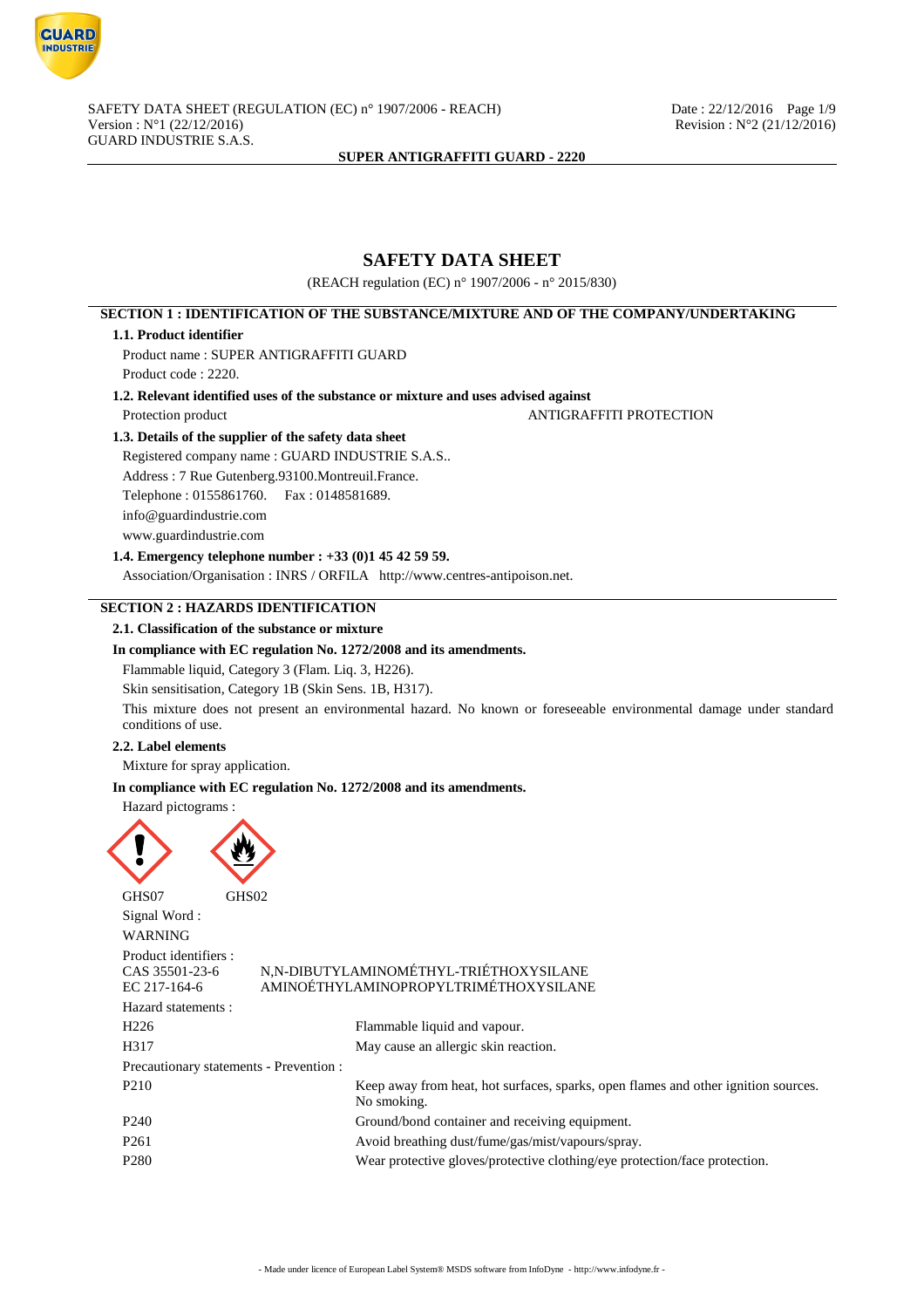

| Precautionary statements - Response : |                                                                               |
|---------------------------------------|-------------------------------------------------------------------------------|
| $P302 + P352$                         | IF ON SKIN: Wash with plenty of water/soap.                                   |
| P321                                  | In case of visiting a doctor, show the MSDS.                                  |
| $P333 + P313$                         | If skin irritation or rash occurs: Get medical advice/attention.              |
| $P362 + P364$                         | Take off contaminated clothing and wash it before reuse.                      |
| $P370 + P378$                         | In case of fire: Use extinction powder, carbon dioxide or sand to extinguish. |
| Precautionary statements - Storage :  |                                                                               |
| $P403 + P235$                         | Store in a well-ventilated place. Keep cool.                                  |
| Precautionary statements - Disposal : |                                                                               |
| P <sub>501</sub>                      | Dispose of contents/container refering to the local regulation.               |
|                                       |                                                                               |

## **2.3. Other hazards**

The mixture does not contain substances classified as 'Substances of Very High Concern' (SVHC)  $\geq 0.1\%$  published by the European CHemicals Agency (ECHA) under article 57 of REACH: http://echa.europa.eu/fr/candidate-list-table The mixture satisfies neither the PBT nor the vPvB criteria for mixtures in accordance with annexe XIII of the REACH regulations EC 1907/2006.

## **SECTION 3 : COMPOSITION/INFORMATION ON INGREDIENTS**

## **3.2. Mixtures**

### **Composition :**

| Composition:                    |                     |      |                     |
|---------------------------------|---------------------|------|---------------------|
| Identification                  | (EC) 1272/2008      | Note | $\%$                |
| <b>INDEX: MP 2220.2.1</b>       | GHS07               |      | $2.5 \le x \% < 10$ |
| CAS: 35501-23-6                 | Wng                 |      |                     |
| REACH: 01-2120096609-40         | Skin Sens. 1B, H317 |      |                     |
|                                 |                     |      |                     |
| N,N-DIBUTYLAMINOMÉTHYL-TRIÉTHOX |                     |      |                     |
| <b>YSILANE</b>                  |                     |      |                     |
| INDEX: 649-422-00-2             | GHS08               |      | $2.5 \le x \% < 10$ |
| CAS: 64742-47-8                 | Dgr                 |      |                     |
| $EC: 265-149-8$                 | Asp. Tox. 1, H304   |      |                     |
|                                 |                     |      |                     |
| DISTILLATES (PETROLEUM),        |                     |      |                     |
| <b>HYDROTREATED LIGHT</b>       |                     |      |                     |
| INDEX: 649-327-00-6             | GHS08               | P    | $2.5 \le x \% < 10$ |
| CAS: 64742-48-9                 | Dgr                 |      |                     |
| EC: $265-150-3$                 | Asp. Tox. 1, H304   |      |                     |
|                                 |                     |      |                     |
| NAPHTHA (PETROLEUM),            |                     |      |                     |
| <b>HYDROTREATED HEAVY</b>       |                     |      |                     |
| <b>INDEX: MP 2220.2.2</b>       | GHS05, GHS07        |      | $0 \le x \% < 1$    |
| CAS: 1760-24-3                  | Dgr                 |      |                     |
| EC: 217-164-6                   | Skin Sens. 1B, H317 |      |                     |
| REACH: 01-2119970215-39         | Eye Dam. 1, H318    |      |                     |
|                                 |                     |      |                     |
| AMINOÉTHYLAMINOPROPYLTRIMÉTHOX  |                     |      |                     |
| <b>YSILANE</b>                  |                     |      |                     |
|                                 |                     |      |                     |

### **Information on ingredients :**

Note P: The carcinogen or mutagen classification does not apply because the substance contains less than 0.1 % w/w of benzene (EINECS 200-753-7).

## **SECTION 4 : FIRST AID MEASURES**

As a general rule, in case of doubt or if symptoms persist, always call a doctor.

NEVER induce swallowing by an unconscious person.

### **4.1. Description of first aid measures**

Take persons to a safe place. Observe self-protection for first aid. In the event of allergic reactions, particularly those affecting therespiratory system, seek immediate medical advice.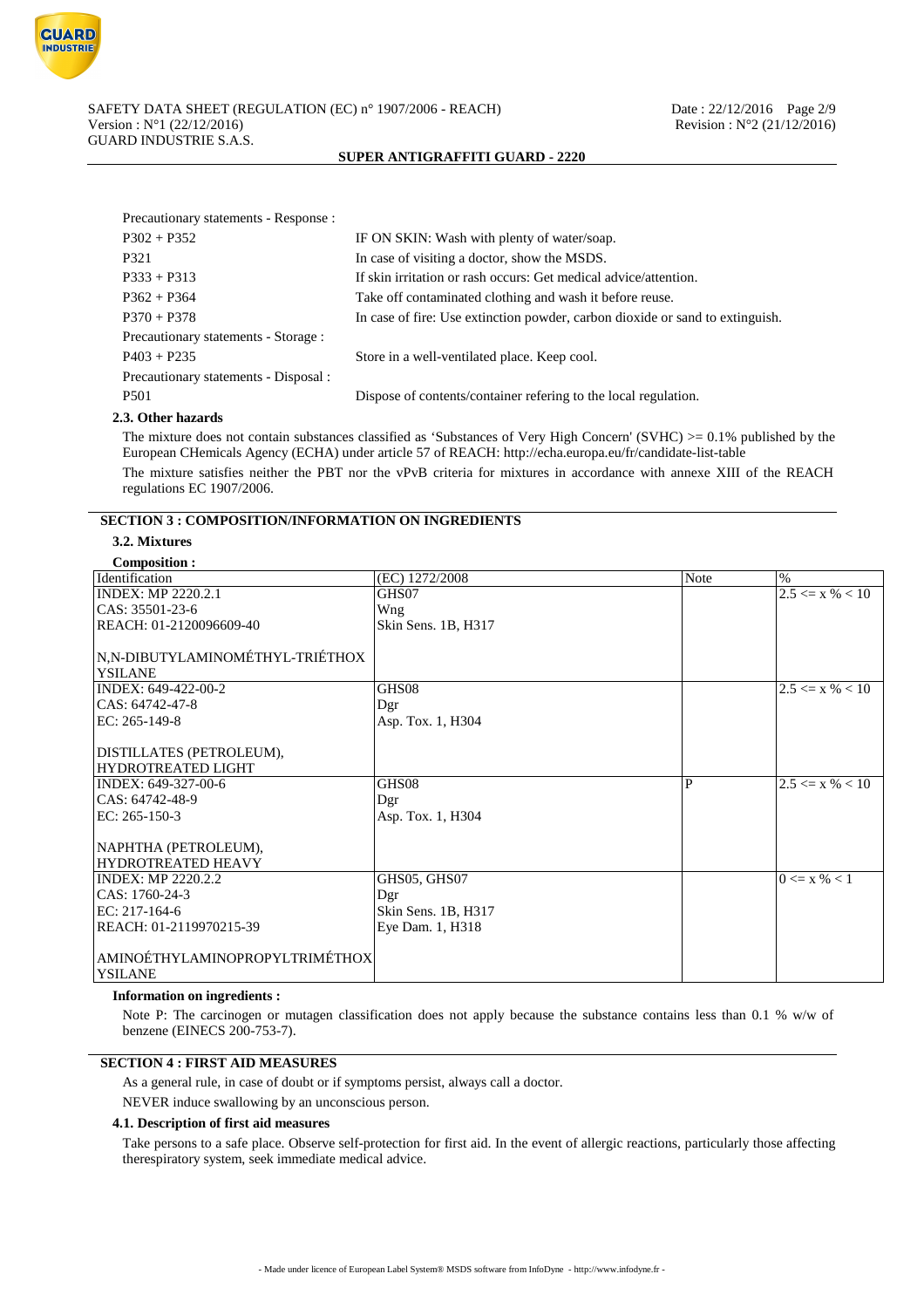

## **In the event of exposure by inhalation :**

Keep the patient calm. If unconscious place in stable sideways position. Protect against loss of body heat. If breathing stops,administer artificial respiration. Seek medical advice and clearly identify substance.

### **In the event of splashes or contact with eyes :**

Wash thoroughly with fresh, clean water for 15 minutes holding the eyelids open.

# Seek medical attention.

## **In the event of splashes or contact with skin :**

Remove contaminated clothing and wash the skin thoroughly with soap and water or a recognised cleaner.

Watch out for any remaining product between skin and clothing, watches, shoes, etc.

In the event of an allergic reaction, seek medical attention.

If the contaminated area is widespread and/or there is damage to the skin, a doctor must be consulted or the patient transferred to hospital.

In serious cases, use emergency shower immediately. Seek medical advice and clearly identify substance.

#### **In the event of swallowing :**

Do not give the patient anything orally.

In the event of swallowing, if the quantity is small (no more than one mouthful), rinse the mouth with water and consult a doctor.

Keep the person exposed at rest. Do not force vomiting.

Seek medical attention immediately, showing the label.

If swallowed accidentally, call a doctor to ascertain whether observation and hospital care will be necessary. Show the label. If the person in conscient, rinse mouth with water make drink slowly.

## **4.2. Most important symptoms and effects, both acute and delayed**

No data available.

### **4.3. Indication of any immediate medical attention and special treatment needed**

Product can lead to sensitisation and can trigger allergies. After inhalation: treat as early as possible using cortisone spray.Further toxicology information in section 11 must be observed.

## **SECTION 5 : FIREFIGHTING MEASURES**

#### Flammable.

Chemical powders, carbon dioxide and other extinguishing gas are suitable for small fires.

#### **5.1. Extinguishing media**

Keep packages near the fire cool, to prevent pressurised containers from bursting.

#### **Suitable methods of extinction**

In the event of a fire, use :

- sprayed water or water mist
- water with AFFF (Aqueous Film Forming Foam) additive
- halon
- foam
- multipurpose ABC powder
- BC powder
- carbon dioxide (CO2)

Prevent the effluent of fire-fighting measures from entering drains or waterways.

### **Unsuitable methods of extinction**

In the event of a fire, do not use :

### - water jet

#### **5.2. Special hazards arising from the substance or mixture**

A fire will often produce a thick black smoke. Exposure to decomposition products may be hazardous to health. Do not breathe in smoke.

In the event of a fire, the following may be formed :

- carbon monoxide (CO)

- carbon dioxide (CO2)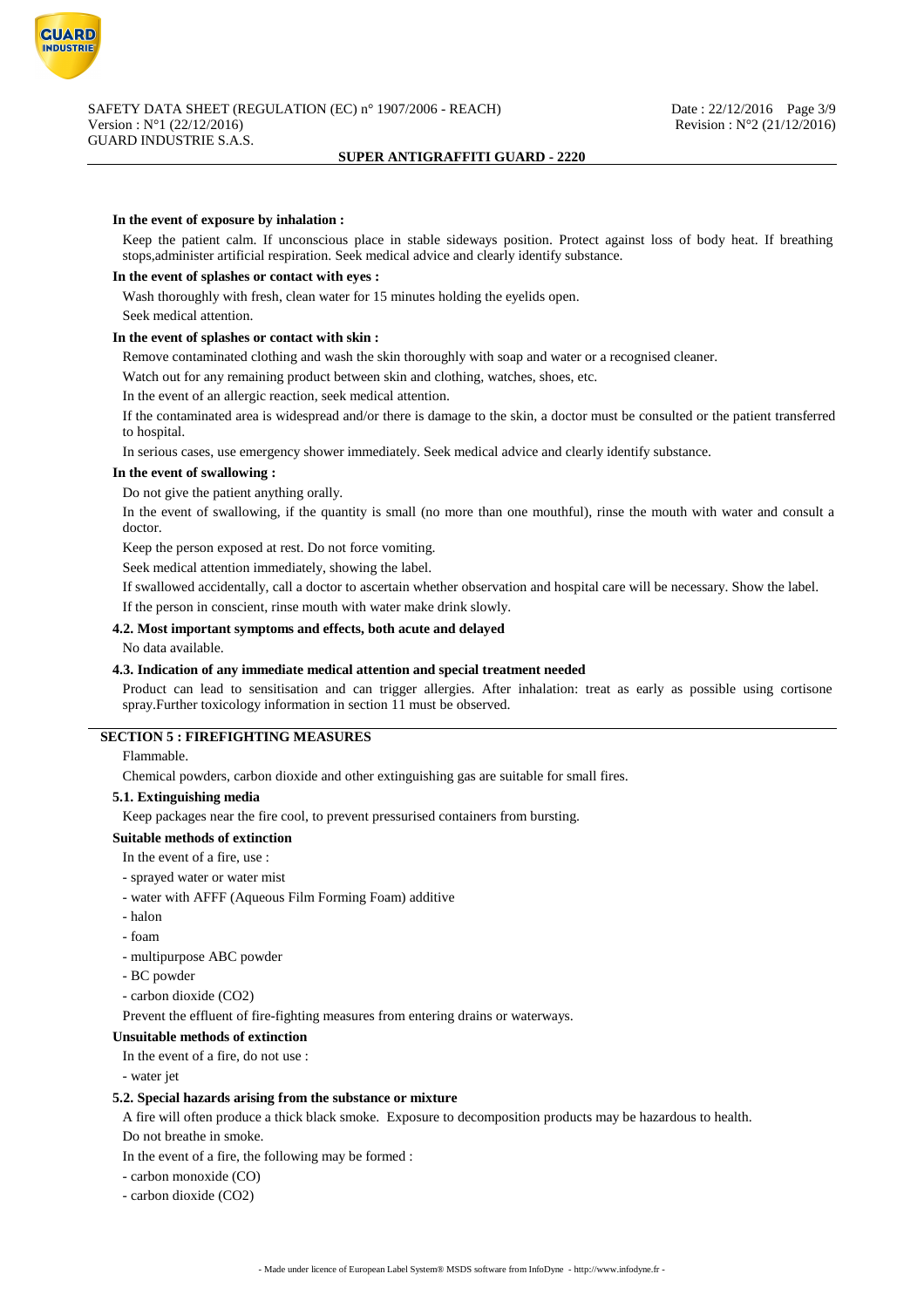

### - nitrogen oxide (NO)

#### **5.3. Advice for firefighters**

Fire-fighting personnel are to be equipped with autonomous insulating breathing apparatus.

## **SECTION 6 : ACCIDENTAL RELEASE MEASURES**

## **6.1. Personal precautions, protective equipment and emergency procedures**

Consult the safety measures listed under headings 7 and 8.

Avoid contact with eye and skin.

Do not breathe vapour/aerosol/spray mists.

#### **For non first aid worker**

Because of the organic solvents contained in the mixture, eliminate sources of ignition and ventilate the area.

Avoid any contact with the skin and eyes.

### **For first aid worker**

First aid workers will be equipped with suitable personal protective equipment (See section 8).

#### **6.2. Environmental precautions**

Contain and control the leaks or spills with non-combustible absorbent materials such as sand, earth, vermiculite, diatomaceous earth in drums for waste disposal.

Prevent any material from entering drains or waterways.

### **6.3. Methods and material for containment and cleaning up**

Clean preferably with a detergent, do not use solvents.

Spilled product can make the floor slippy.

### **6.4. Reference to other sections**

No data available.

## **SECTION 7 : HANDLING AND STORAGE**

Requirements relating to storage premises apply to all facilities where the mixture is handled.

Individuals with a history of skin sensitisation should not, under any circumstance, handle this mixture.

## **7.1. Precautions for safe handling**

Always wash hands after handling.

Remove and wash contaminated clothing before re-using.

Ensure that there is adequate ventilation, especially in confined areas.

## **Fire prevention :**

Handle in well-ventilated areas.

Vapours are heavier than air. They can spread along the ground and form mixtures that are explosive with air.

Prevent the formation of flammable or explosive concentrations in air and avoid vapor concentrations higher than the occupational exposure limits.

Prevent the accumulation of electrostatic charges with connections to earth.

The mixture can become electrostatically charged : always earth during decanting operations. Wear antistatic shoes and clothing and floors should be electrically conductive.

Use the mixture in premises free of naked flames or other sources of ignition and ensure that electrical equipment is suitably protected.

Keep packages tightly closed and away from sources of heat, sparks and naked flames.

Do not use tools which may produce sparks. Do not smoke.

Prevent access by unauthorised personnel.

### **Recommended equipment and procedures :**

For personal protection, see section 8.

Observe precautions stated on label and also industrial safety regulations.

Where the personnel must carry out work in a booth, whether for spraying or otherwise, the ventilation may be inadequate to control particles and solvent vapors in every case.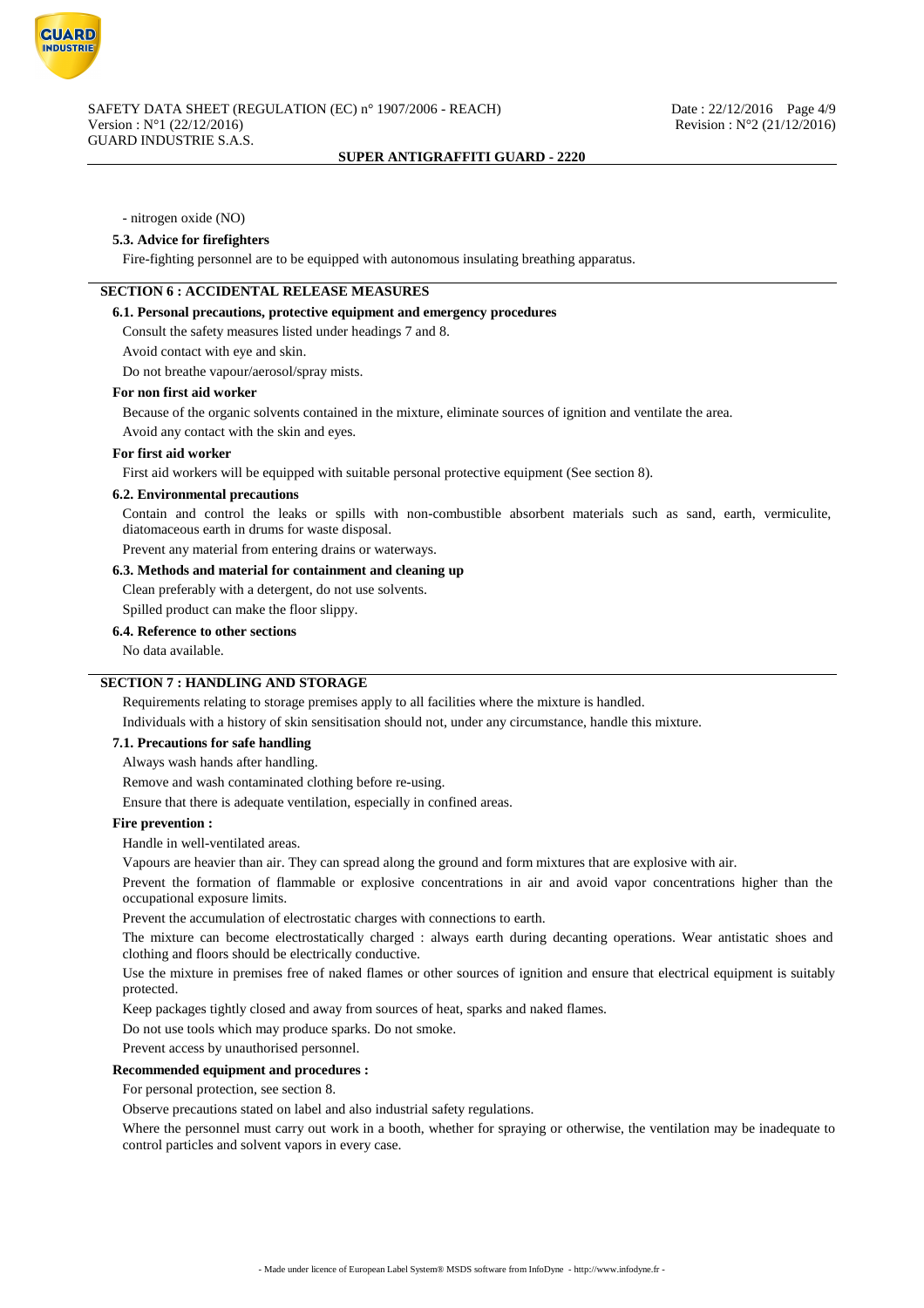

It is therefore recommended that personnel wear masks with a compressed air supply during spraying operations until the concentration of particles and solvent vapors has fallen below the exposure limits.

Packages which have been opened must be reclosed carefully and stored in an upright position.

## **Prohibited equipment and procedures :**

No smoking, eating or drinking in areas where the mixture is used.

### **7.2. Conditions for safe storage, including any incompatibilities**

No data available.

#### **Storage**

Keep the container tightly closed in a dry, well-ventilated place.

Keep away from all sources of ignition - do not smoke.

Keep well away from all sources of ignition, heat and direct sunlight.

Avoid accumulation of electrostatic charges.

The floor must be impermeable and form a collecting basin so that, in the event of an accidental spillage, the liquid cannot spread beyond this area.

### **Packaging**

Always keep in packaging made of an identical material to the original.

## **7.3. Specific end use(s)**

No data available.

## **SECTION 8 : EXPOSURE CONTROLS/PERSONAL PROTECTION**

## **8.1. Control parameters**

No data available.

#### **8.2. Exposure controls**

### **Personal protection measures, such as personal protective equipment**

Pictogram(s) indicating the obligation of wearing personal protective equipment (PPE) :



Use personal protective equipment that is clean and has been properly maintained.

Store personal protective equipment in a clean place, away from the work area.

Never eat, drink or smoke during use. Remove and wash contaminated clothing before re-using. Ensure that there is adequate ventilation, especially in confined areas.

## **- Eye / face protection**

Avoid contact with eyes.

Use eye protectors designed to protect against liquid splashes

Before handling, wear safety goggles in accordance with standard EN166.

### **- Hand protection**

Use suitable protective gloves that are resistant to chemical agents in accordance with standard EN374.

Gloves must be selected according to the application and duration of use at the workstation.

Protective gloves need to be selected according to their suitability for the workstation in question : other chemical products that may be handled, necessary physical protections (cutting, pricking, heat protection), level of dexterity required.

## Type of gloves recommended :

- Nitrile rubber (butadiene-acrylonitrile copolymer rubber (NBR))

- PVA (Polyvinyl alcohol)
- Recommended properties :

- Impervious gloves in accordance with standard EN374

Material thickness 0.4 mm

Glove material Glove material For example : butyl rubber Penetration time  $\geq 480$  min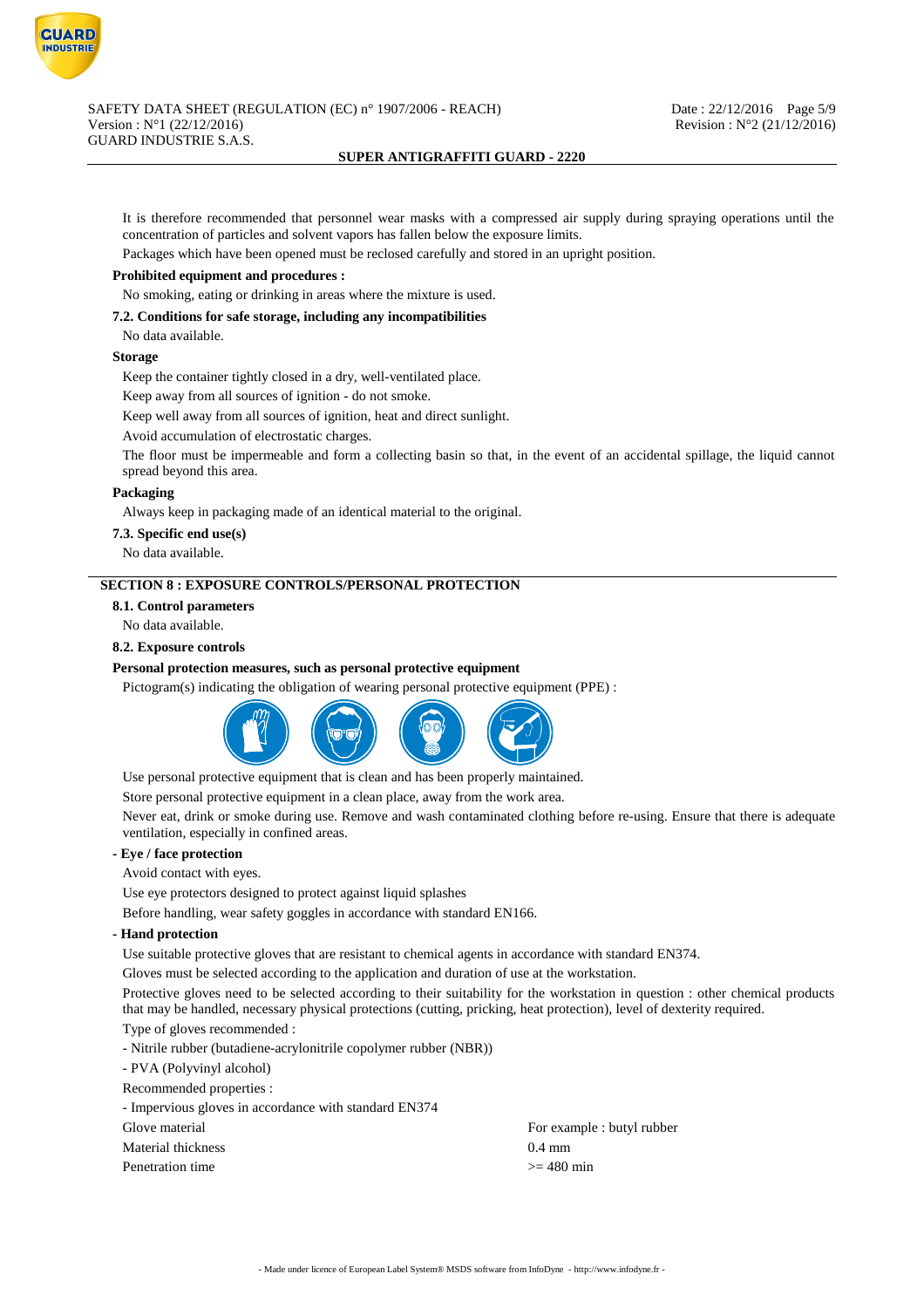

| - Body protection                                                                                         |                                                                                                                                                                           |
|-----------------------------------------------------------------------------------------------------------|---------------------------------------------------------------------------------------------------------------------------------------------------------------------------|
| Avoid skin contact.                                                                                       |                                                                                                                                                                           |
| Wear suitable protective clothing.                                                                        |                                                                                                                                                                           |
| Work clothing worn by personnel shall be laundered regularly.                                             |                                                                                                                                                                           |
| After contact with the product, all parts of the body that have been soiled must be washed.               |                                                                                                                                                                           |
| - Respiratory protection                                                                                  |                                                                                                                                                                           |
| Anti-gas and vapour filter(s) (Combined filters) in accordance with standard EN14387 :                    |                                                                                                                                                                           |
| In accordance with instructions: not required . In case of long or strong exposure: gas mask filter ABEK. |                                                                                                                                                                           |
| <b>SECTION 9: PHYSICAL AND CHEMICAL PROPERTIES</b>                                                        |                                                                                                                                                                           |
| 9.1. Information on basic physical and chemical properties                                                |                                                                                                                                                                           |
| <b>General information:</b>                                                                               |                                                                                                                                                                           |
| Physical state:                                                                                           | Viscous liquid.                                                                                                                                                           |
| Important health, safety and environmental information                                                    |                                                                                                                                                                           |
| $pH$ :                                                                                                    | Not relevant.                                                                                                                                                             |
| Boiling point/boiling range:                                                                              | Not specified.                                                                                                                                                            |
| Flash Point:                                                                                              | 54.00 $^{\circ}$ C.                                                                                                                                                       |
|                                                                                                           | Method for determining the flash point:                                                                                                                                   |
|                                                                                                           | ISO 3679 (Determination of flash point - Rapid<br>equilibrium closed cup method).                                                                                         |
| Vapour pressure $(50^{\circ}C)$ :                                                                         | Not relevant.                                                                                                                                                             |
| Density:                                                                                                  | $\lt 1$                                                                                                                                                                   |
| Water solubility:                                                                                         | Insoluble.                                                                                                                                                                |
| Viscosity:                                                                                                | $(cinématique): 5020$ mm <sup>2</sup> /s                                                                                                                                  |
|                                                                                                           | Method for determining the viscosity:                                                                                                                                     |
|                                                                                                           | DIN 51562-1 (Viscometry - Measurement of<br>kinematic viscosity by means of the Ubbelohde<br>viscometer - Part 1: Viscometer specification and<br>measurement procedure). |
| Melting point/melting range :                                                                             | Not specified.                                                                                                                                                            |
| Self-ignition temperature :                                                                               | 410 $\degree$ C.                                                                                                                                                          |
| Decomposition point/decomposition range :                                                                 | Not specified.                                                                                                                                                            |
| 9.2. Other information                                                                                    |                                                                                                                                                                           |
| Releving 9.2 pH Value: Product displays basic reaction with water.                                        |                                                                                                                                                                           |
|                                                                                                           |                                                                                                                                                                           |

## **SECTION 10 : STABILITY AND REACTIVITY**

## **10.1. Reactivity**

No data available.

## **10.2. Chemical stability**

This mixture is stable under the recommended handling and storage conditions in section 7.

## **10.3. Possibility of hazardous reactions**

When exposed to high temperatures, the mixture can release hazardous decomposition products, such as carbon monoxide and dioxide, fumes and nitrogen oxide.

## **10.4. Conditions to avoid**

Any apparatus likely to produce a flame or to have a metallic surface at high temperature (burners, electric arcs, furnaces etc.) must not be allowed on the premises.

Avoid :

- accumulation of electrostatic charges.
- heating
- heat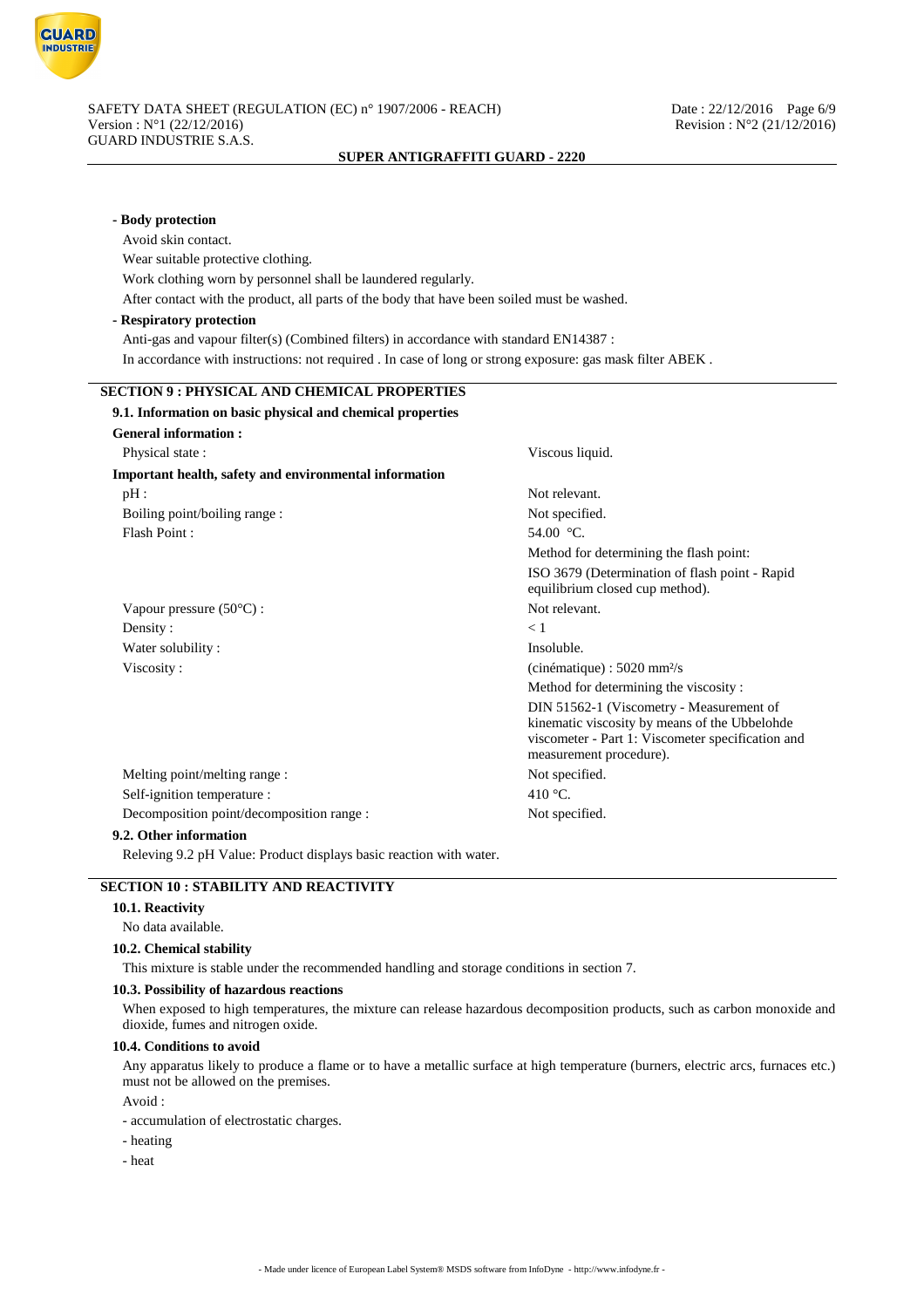

- flames and hot surfaces
- humidity

#### **10.5. Incompatible materials**

Keep away from :

- water
- acids
- bases

Reaction with water produces ethanol.

Reaction causes the formation of: methanol .

### **10.6. Hazardous decomposition products**

The thermal decomposition may release/form :

- carbon monoxide (CO)
- carbon dioxide (CO2)

# **SECTION 11 : TOXICOLOGICAL INFORMATION**

## **11.1. Information on toxicological effects**

Exposure to vapours from solvents in the mixture in excess of the stated occupational exposure limit may result in adverse health effects such as mucous membrane and respiratory system irritation and adverse effects on kidney, liver and central nervous system.

Symptoms produced will include headaches, numbness, dizziness, fatigue, muscular asthenia and, in extreme cases, loss of consciousness.

Repeated or prolonged contact with the mixture may cause removal of natural oil from the skin resulting in non-allergic contact dermatitis and absorption through the skin.

Splashes in the eyes may cause irritation and reversible damage

May cause an allergic reaction by skin contact.

## **11.1.1. Substances**

## **Acute toxicity :**

Assessment:Inhalable aerosols containing aminofunctional polysiloxanes may cause harmful effects in the lung in animal experiments. Due tothe large number of influencing parameters (e.g. amine function, degree of substitution, viscosity, composition) an estimation ofthe toxicological effect on the lung is not possible for untested products of this category. In such cases exposure to inhalable aerosols must be prevented by adequate technical measures.Acute toxicity estimate (ATE): ATEmix (dermal):  $> 2000$  mg/kg

### **11.1.2. Mixture**

Aliphatic and naphthenic hydrocarbons: According to literature aliphatic hydrocarbons are slightly irritating to the skin and mucuous membranes and have a skin dryingand narcotic effect. If the lungs are directly affected (e.g. by aspiration), inflammation of the lungs may occur.

## **SECTION 12 : ECOLOGICAL INFORMATION**

### **12.1. Toxicity**

### **12.1.2. Mixtures**

No aquatic toxicity data available for the mixture.

#### **12.2. Persistence and degradability**

No data available.

## **12.3. Bioaccumulative potential**

No data available.

### **12.4. Mobility in soil**

No data available.

### **12.5. Results of PBT and vPvB assessment**

No data available.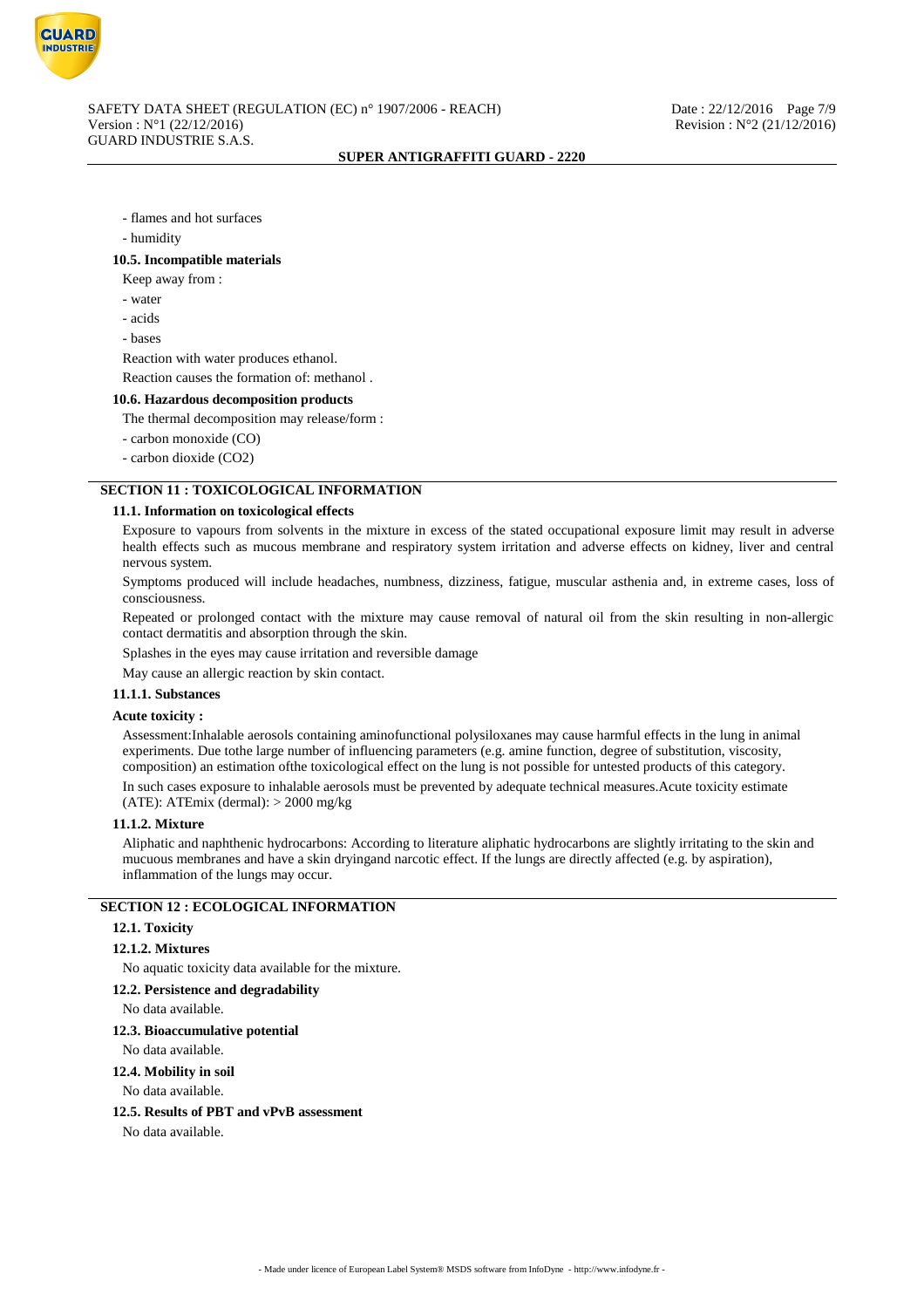

## **12.6. Other adverse effects**

No data available.

## **SECTION 13 : DISPOSAL CONSIDERATIONS**

Proper waste management of the mixture and/or its container must be determined in accordance with Directive 2008/98/EC.

### **13.1. Waste treatment methods**

Do not pour into drains or waterways.

### **Waste :**

Waste management is carried out without endangering human health, without harming the environment and, in particular without risk to water, air, soil, plants or animals.

Recycle or dispose of waste in compliance with current legislation, preferably via a certified collector or company. Do not contaminate the ground or water with waste, do not dispose of waste into the environment.

#### **Soiled packaging :**

Empty container completely. Keep label(s) on container. Give to a certified disposal contractor.

## **SECTION 14 : TRANSPORT INFORMATION**

Exempt from transport classification and labelling.

## **14.1. UN number**

-

- **14.2. UN proper shipping name** - **14.3. Transport hazard class(es)** - **14.4. Packing group** - **14.5. Environmental hazards** - **14.6. Special precautions for user**

## **SECTION 15 : REGULATORY INFORMATION**

### **15.1. Safety, health and environmental regulations/legislation specific for the substance or mixture**

### **- Classification and labelling information included in section 2:**

The following regulations have been used:

- EU Regulation No. 1272/2008 amended by EU Regulation No. 487/2013.
- EU Regulation No. 1272/2008 amended by EU Regulation No. 758/2013.
- EU Regulation No. 1272/2008 amended by EU Regulation No. 944/2013.
- EU Regulation No. 1272/2008 amended by EU Regulation No. 605/2014.
- EU Regulation No. 1272/2008 amended by EU Regulation No. 1297/2014.

### **- Container information:**

No data available.

**- Particular provisions :**

No data available.

## **15.2. Chemical safety assessment**

No data available.